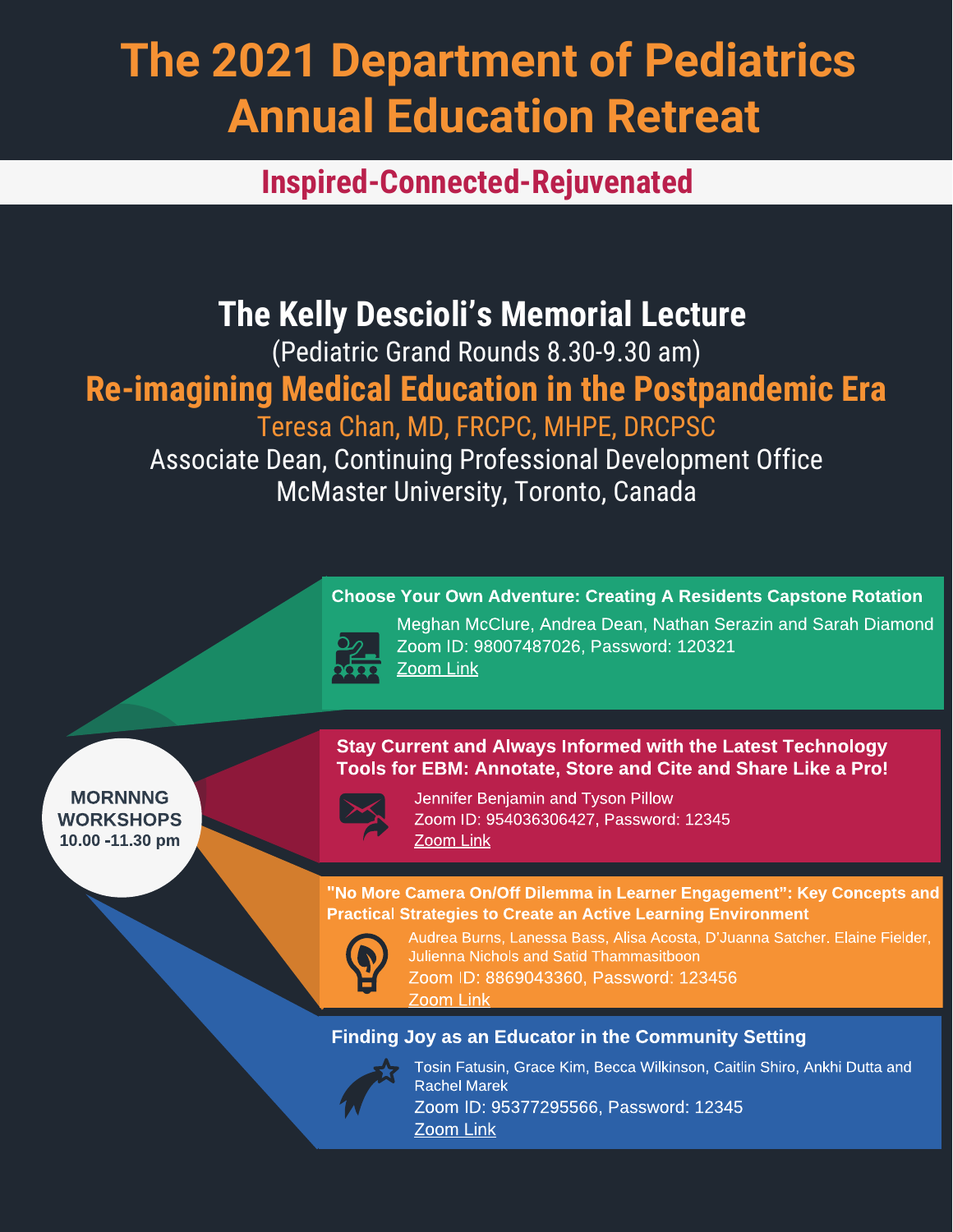## Educational Awards **Ceremony**

12.00 pm-12.30 pm

Zoom ID: 2085722517, Password: 3434

[Zoom Link](https://bcm.zoom.us/j/2085722517?pwd=c3dBK2hXU3NKZUVTaURLM2YvcG9ldz09)

Norton Rose Fulbright Awards

Educational Scholarship Presentations

12:30 pm-2.00 pm

Zoom ID: 2085722517, Password: 3434

[Zoom Link](https://bcm.zoom.us/j/2085722517?pwd=c3dBK2hXU3NKZUVTaURLM2YvcG9ldz09)

- Enabling Educators to Balance Honest Assessment with Compassion for Burned Out Learners in the Clinical Learning Environment (Gal Barak)
- Redesigning an educational program on the critical appraisal of pediatric endocrinology literature and assessment of the intervention (Aikaterini Nella)
- The impact of the COVID-19 pandemic on the education and procedural volume of critical care and pulmonary critical care fellows in the United States – a national survey of fellows and teaching faculty (Andrea Braun)
- Effect of the COVID-19 pandemic on the amount of critical care bedside procedures performed by Critical Care Medicine Fellows at a tertiary academic center (Andrea Braun)
- Establishing Excellence: Implementation of an on-boarding and continuing education curriculum for PICU APPs (Jenilea Thomas)
- The Global Health Scholarship Community of Practice (CoP) program: Sharing, Learning and Strengthening Collective Identity as Scholars (Diane Nguyen)
- Biostatistics for Busy Clinicians: Developing and delivering a lecture series to improve the statistical knowledge of medical providers (Mark Zobek)
- Telemedicine for Pediatrics: A curriculum for practicing and teaching telemedicine in the outpatient setting  $\bullet$ (Anna Rueda)
- Applied Improvisation and TeamSTEPPS®2.0 (Kasey Davis)
- Components of Interprofessional Education Programs in Neonatal Medicine: A Focused BEME Review (Shweta Parmekar)
- Medical and Physician Assistant Students Perceptions of Pediatric Access to Care Education (Aditi Gupta)
- Trainees [for Images] In Medical Excellence (TIME) Project/Program An Innovative Clinical-Educational-Scholarly Weekly Rotation in Allergy/Immunology designed for Pediatric Intern Career Development through Inspiration-Mentorship-Academic Performance during the COVID Pandemic (Lenora Noroski)